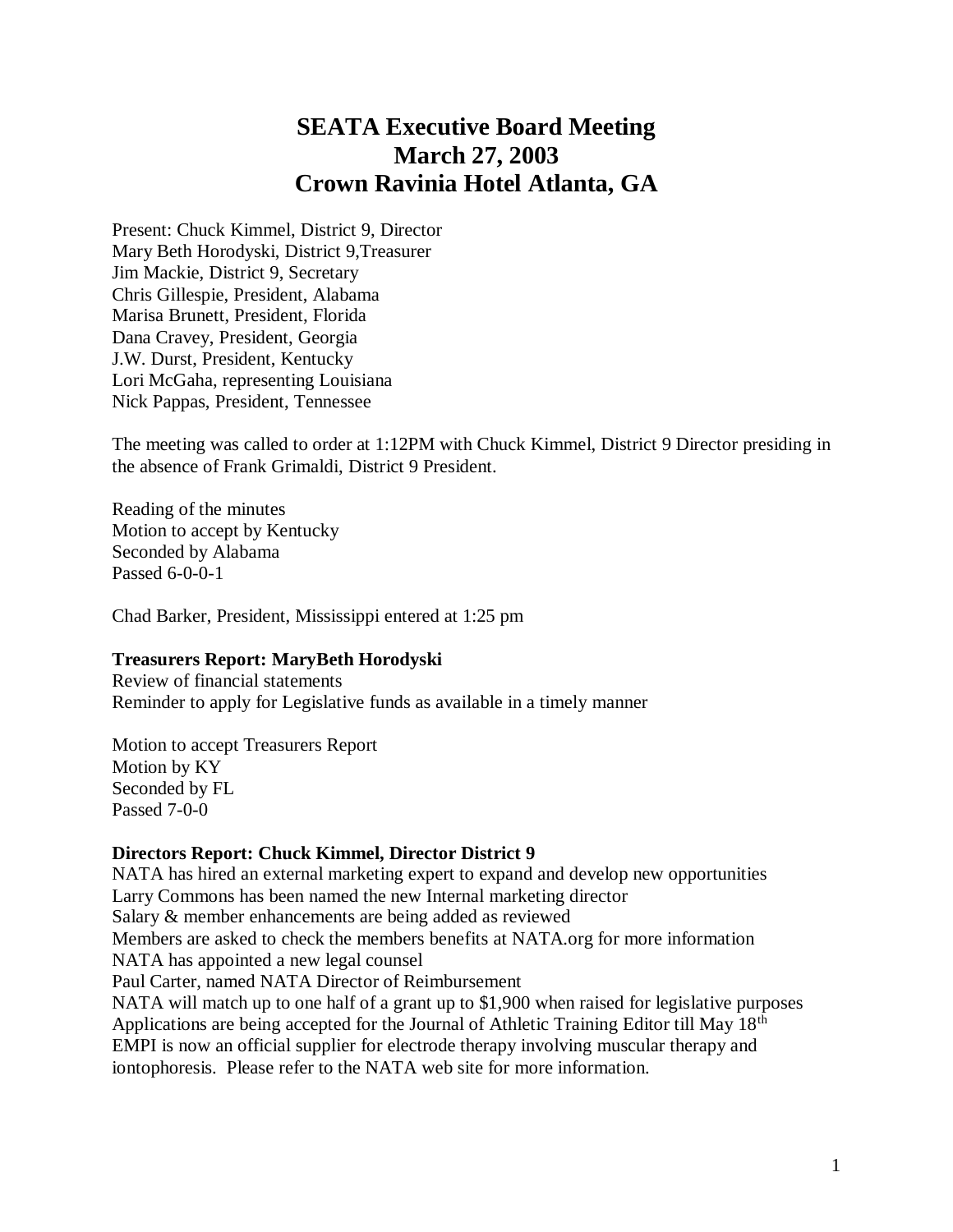There is a new format for NATA Symposium in St. Louis, please refer to the NATA News and we look forward to seeing you there

District 9 is the recipient of the Research and Education Foundation Breakfast of Champions at our annual symposium for having the largest contributions as a district Carl Mattacola, chosen Chairman of the Graduate Review Committee Ethnic Diversity has moved to a District representative committee level

District Award recipients announced:

Athletic Trainer Service Award: Diane King, GA & Doug Kleiner, FL

Most Distinguished Athletic Trainer: RT Floyd, AL & David Green, TN

Chuck encouraged our district to nominate more for awards on all levels

Educational Issues: there is movement to withdraw from CAHEP and consider

JRCAT or CHEA. The primary issue appears to be outcomes based vs. competency based programs.

Members are encouraged to subscribe to the Listserve to keep abreast of latest information affecting our profession. With 30,000 members these issues will grow as membership grows so keep informed.

Discussion regarding need for database information to be shared with the states from NATA which will be resolved by April 30<sup>th</sup>

State booths at NATA Symposium should mirror the district and costs will be assumed by the state. Approximate cost is \$1,000 per booth at the annual meeting

Executive Committee meeting in St Louis Thursday pm time & location to be sent by MaryBeth Horodyski

NATA Board will meet in New Orleans in December 12-14, 2003. A member's reception will be available.

Julie Max, NATA President will be in attendance at our annual symposium this weekend.

Break from 2:25 – 2:40 PM

Discussion by Chuck Kimmel of the NATA Corporate Sponsor Program and Obligations. Exclusivity agreements are to be followed in respect to our corporate sponsors. We should not solicit those companies that are competitors with our national sponsors.

A memorandum regarding Corporate Sponsor Obligations was distributed and questions may be referred to your State President or Theresa Foster Welch at the NATA office.

Motion by TN to include the NATA Corporate Sponsor Program in the SEATA Policy and Procedures, seconded by GA passed 7-0-0

This will be added to our policy & procedures manual and should apply to district & states.

Discussion of the hole punch procedure was initiated by JW Durst, Ky to dissolve procedure. Marisa Brunett, FL spoke of FL use of the procedure and support and need for continuance to help with attendance at sessions.

After much discussion, a motion was made by AL to table discussion & forward procedure for review by the Research & Education committee and which will report to Executive Committee by May 1& with review & action in St Louis.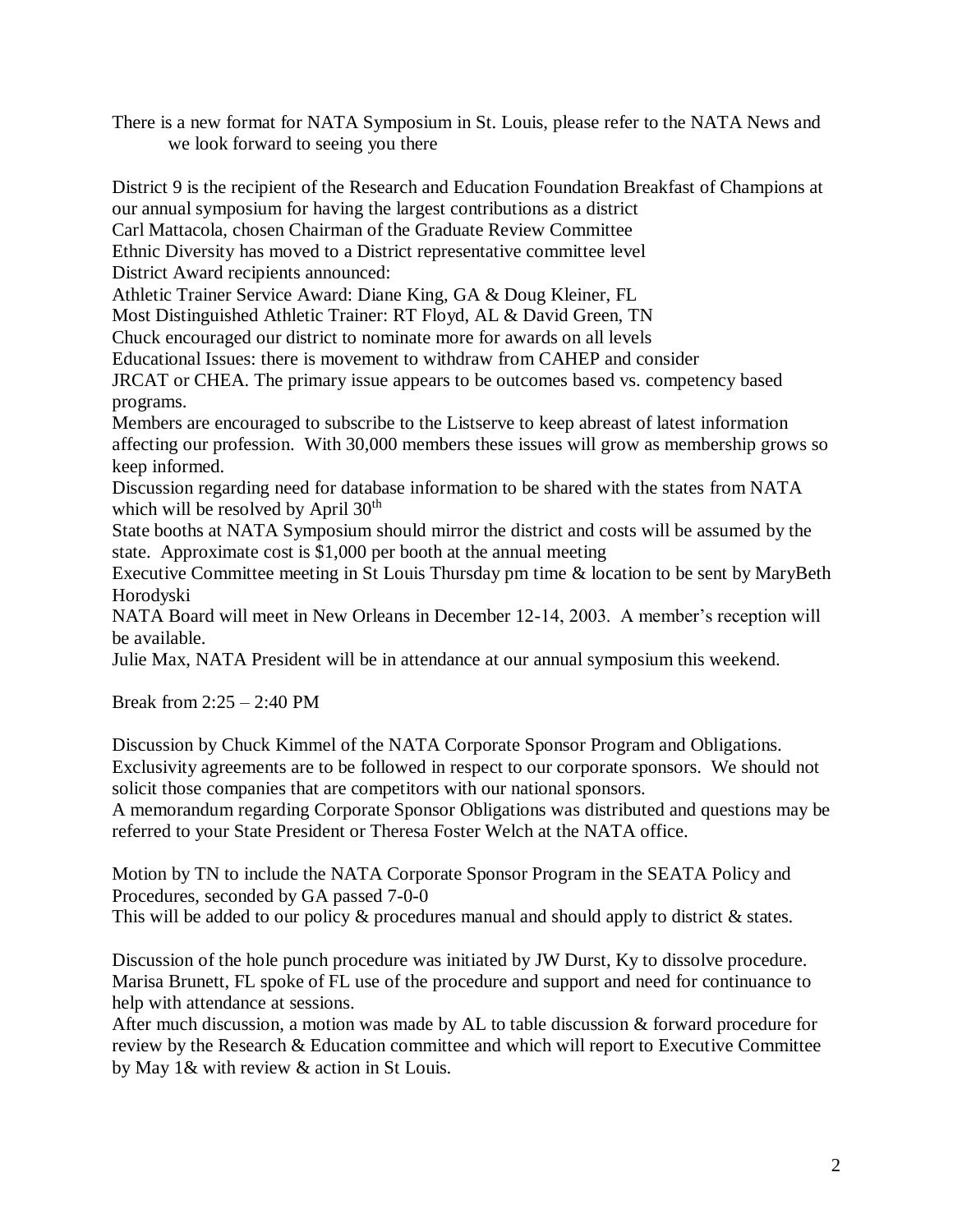Motion seconded by FL Approved: 7-0-0

## **Secretaries Report: Jim Mackie**

Motion by KY that President may appoint a Registration Chairperson to assist the Secretary and Treasurer with Registration issues. This person will follow the guidelines similar to Exhibits Chairperson. Persons interested should contact any of the SEATA officers. Motion seconded by MS, motion seconded by AL Motion approved 6-0-0

Discussion of the need for voice recording of Executive Committee Meetings Motion by AL presented not to record proceedings Seconded by FL Approved 7-0-0

Information shared as to reimbursement of expenses by officers for operating expenses. Informational purposes only.

A motion was made by TN to approve the securing a credit card for district officers with ceiling credit limit of \$1,000 Seconded by KY Motion Approved 7-0-0

By consensus approved a rotating policy of states securing the Speaker Gifts for the annual symposium with a theme related to that particular state.

Discussion of Annual Meeting Expenses and budget development and adherence. Establish the need for a task force chaired by Dana Cravey, GA, assisted by Chad Barker, MS & Marisa Brunett, FL to investigate, revenue & expenses, and make recommendations to Executive Committee at St Louis meeting.

The Executive Committee is in agreement that budget should be met for annual meeting & that it need to be reviewed.

Break 4:35-4:50

Resumed with a motion by AL that Dana Cravey, GA speak with Frank Grimaldi and develop a task force of Chad Barker, MS & Marisa Brunett, FL to develop a report & present a in St Louis. Seconded by TN, Motion approved 7-0-0

## **Old Business**

SEATA Incorporation Status up for renewal SEATA Logo trademark needs to be updated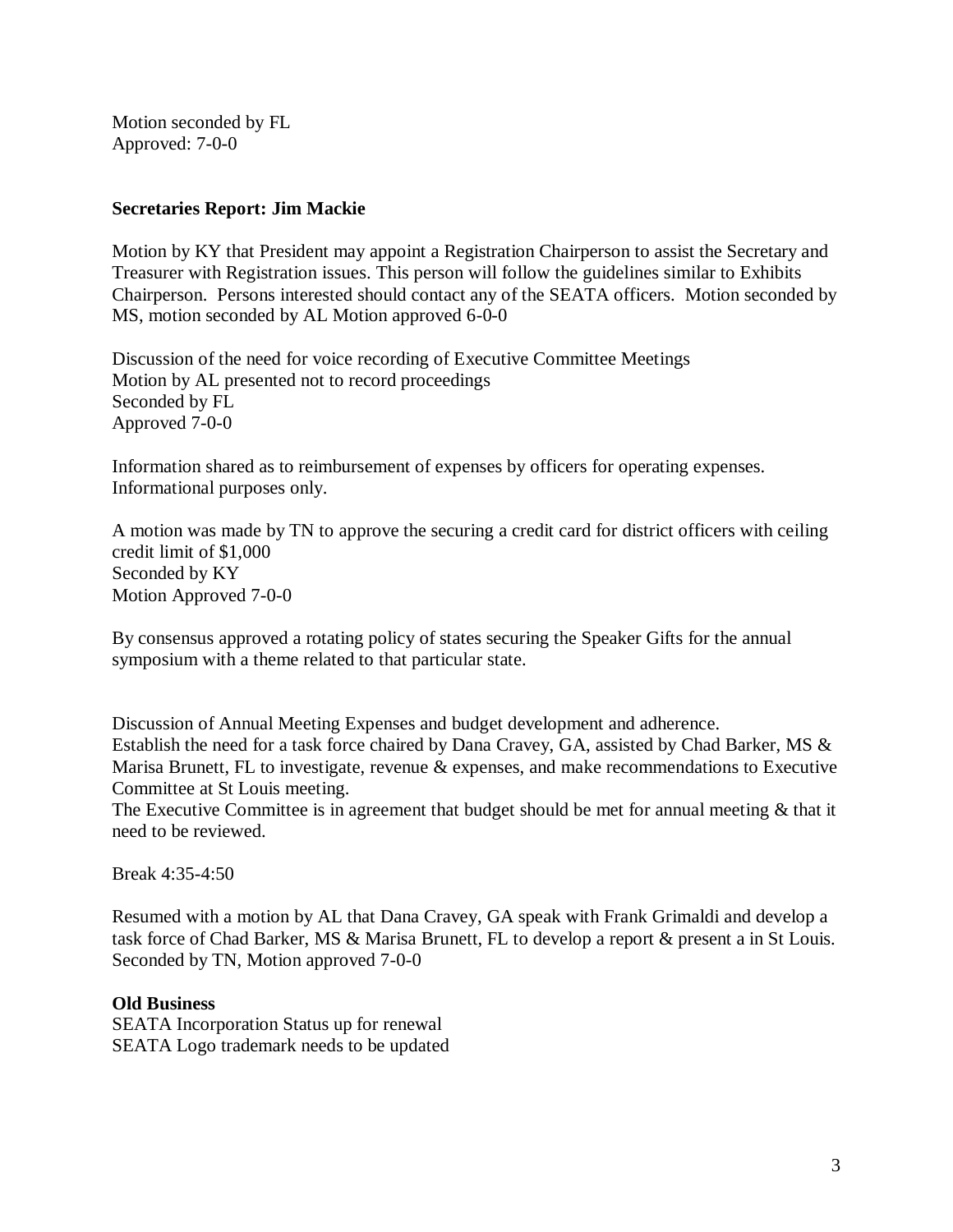## **New Business**

Marisa Brunett, FL requests that each state provide a representative for reimbursement committee and forward to Tim McLane, chairperson Reimbursement Committee Chad Barker, MS related concern of Physician Extender Brochure & quote by MD and this will be clarified by Chuck Kimmel with the national office.

JW Durst, KY, related a point of concern of use term of "Physically Active" by the NATA as well as the term "going for reimbursement" when not close to getting it accomplished. MaryBeth Horodyski reports that SEATA Dues is at \$12.00 and has been since approximately 1976. The average district dues are \$41.90 (combined state & district dues). Suggest that Presidents discuss with your states their feeling towards an increase as well as the task force studying symposium budget.

2004 SEATA Meeting will be held at Crown Ravinia Hotel, Atlanta, GA March 25-28

# **Committee Reports:**

## **Women in Athletic Training** Kelli Sabiston

Review of what the committee is focusing on as related to the whole profession, 4 areas of focus are mentoring, life balancing, leadership, & professional development

**Awards**: Crandall Woodson

Lists of award winners will be published Input is requested concerning future recipients & ideas for awards

**Public Relations**: Dana Cravey resigned from committee, Andrew Graham awaiting board approval as new chairperson NATA Month March going very well and several have outstanding presentations

# **Student SEATA**: RT Floyd & Ray Castle

Presented report of tentative schedule for 2004 Request input for other funding sources such as exhibitors related to the focus of the program

# **Governmental Affairs:** David Jones

Updated board on many activities of committee An award to be presented for promoting profession to legislators or promoting significant changes to legislation Stressed importance of each state having legislation and standard terms JW Durst asked for a standardization of language that is used by states HIPPA takes effect in April 2003

## **Education:** JC Anderson & Carl Mattacola

Chuck related that a task force will be formed to review all annual meeting expenses and report will be given at St Louis meeting

SEATA is well known for what it is doing for students and research nationally Committee would like to increase funding for grants as well as add a room night for presentation

and waive registration fee for recipient.